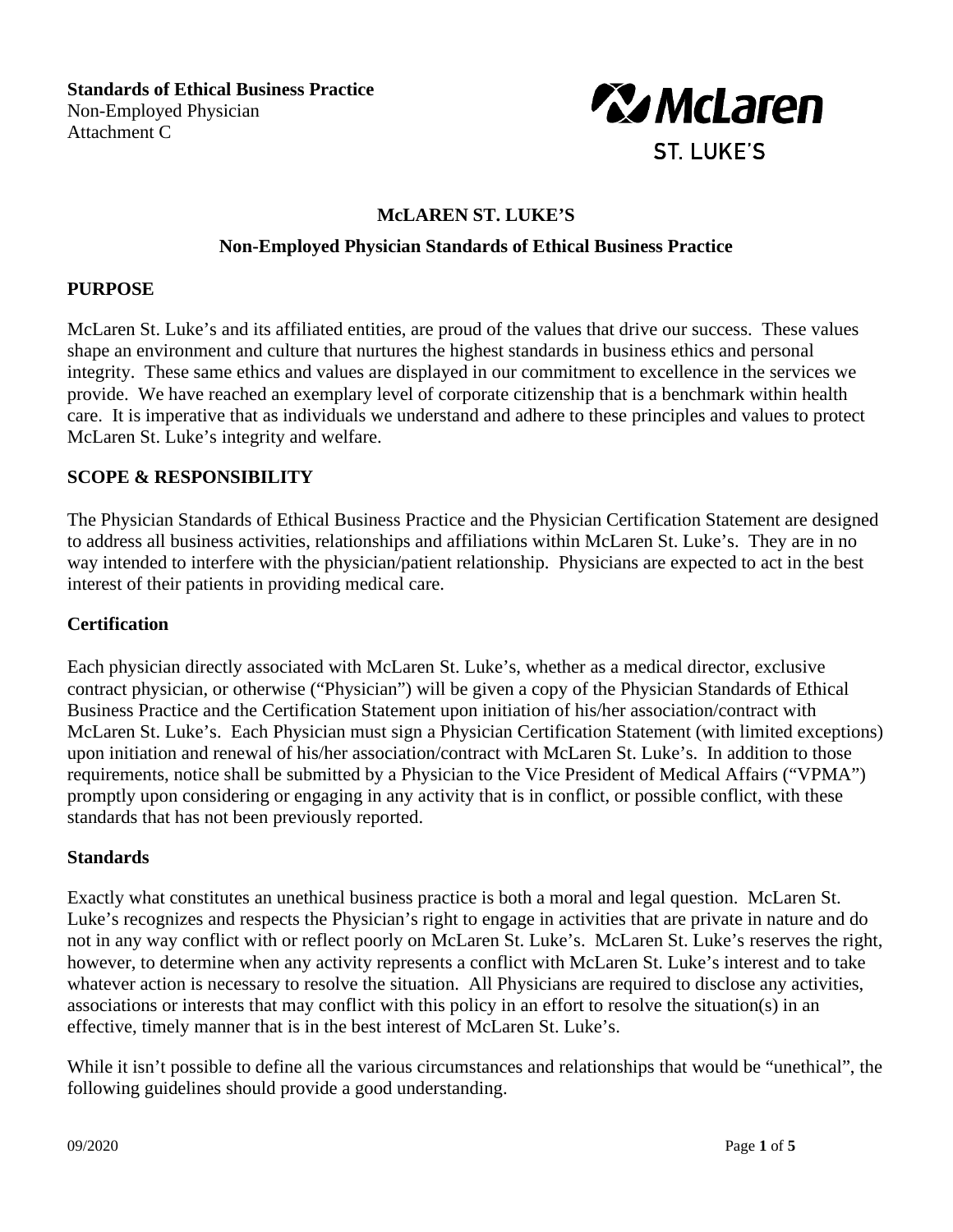# Compliance with Laws and Regulations:

The compliance with all federal, state and local laws is of the utmost importance to McLaren St. Luke's continued success. McLaren St. Luke's is committed to complying with all applicable laws.

While it is not practical to attempt to list all laws to which McLaren St. Luke's is subject, it is obvious that neither McLaren St. Luke's nor any Physician should participate in any fraudulent or deceptive activities toward McLaren St. Luke's, its patients, insureds, customers, suppliers, contractors, or anyone else with whom McLaren St. Luke's has business associations. To that end, McLaren St. Luke's has implemented a Corporate Compliance Program, with which all Physicians must comply. Any Physician who becomes aware, directly or indirectly, of any situation violating the Compliance Program, must promptly report the situation to the VPMA or the CO or call the compliance Hotline at 419-897-8462. Detailed requests for information regarding the Corporate Compliance Program may be referred to the Compliance Officer.

# Patient Privacy:

We respect our patients' right to privacy. Any Physician who has knowledge of or access to any patient's protected health information must take steps necessary to ensure that information is not released or disclosed in a manner that would violate the patient's rights under the Health Insurance Portability and Accountability Act (HIPAA) or under any other federal or state law.

## Improper Influence:

Physicians shall not influence, or seek to influence, any person, firm, customer, or supplier who has, or is likely to have, business dealings with McLaren St. Luke's through the exchange or offer to exchange of cash, gifts, services, promises or other remuneration in an attempt to influence their actions related to McLaren St. Luke's.

#### Confidential Information and Trade Secrets:

At no time during or after the Physician's association with McLaren St. Luke's may he/she use, disseminate, or disclose to any person, firm, corporation or other business entity, any confidential information or trade secret belonging to McLaren St. Luke's. A Physician may use confidential information and trade secrets of McLaren St. Luke's only in the furtherance of and to the extent required to perform the his/her duties for McLaren St. Luke's. All documents, communications and things containing confidential information or trade secrets belonging to McLaren St. Luke's are the property of McLaren St. Luke's.

#### Campaign and Election Guidelines:

McLaren St. Luke's policy with respect to the nomination or election of candidates to public office is one of non-partisanship. McLaren St. Luke's does not support or take positions as to political parties or as to the nomination or election of individual candidates to political office. McLaren St. Luke's funds, properties or services shall not be contributed or used directly or indirectly for the purposes of influencing the nomination or election of individual candidates to political office.

#### Gifts and Other Benefits:

Physicians shall comply with the American Medical Association's policy, Gifts to Physicians from Industry, as amended. A copy of the American Medical Association's current policy can be found at: [http://www.ama-assn.org.](http://www.ama-assn.org/)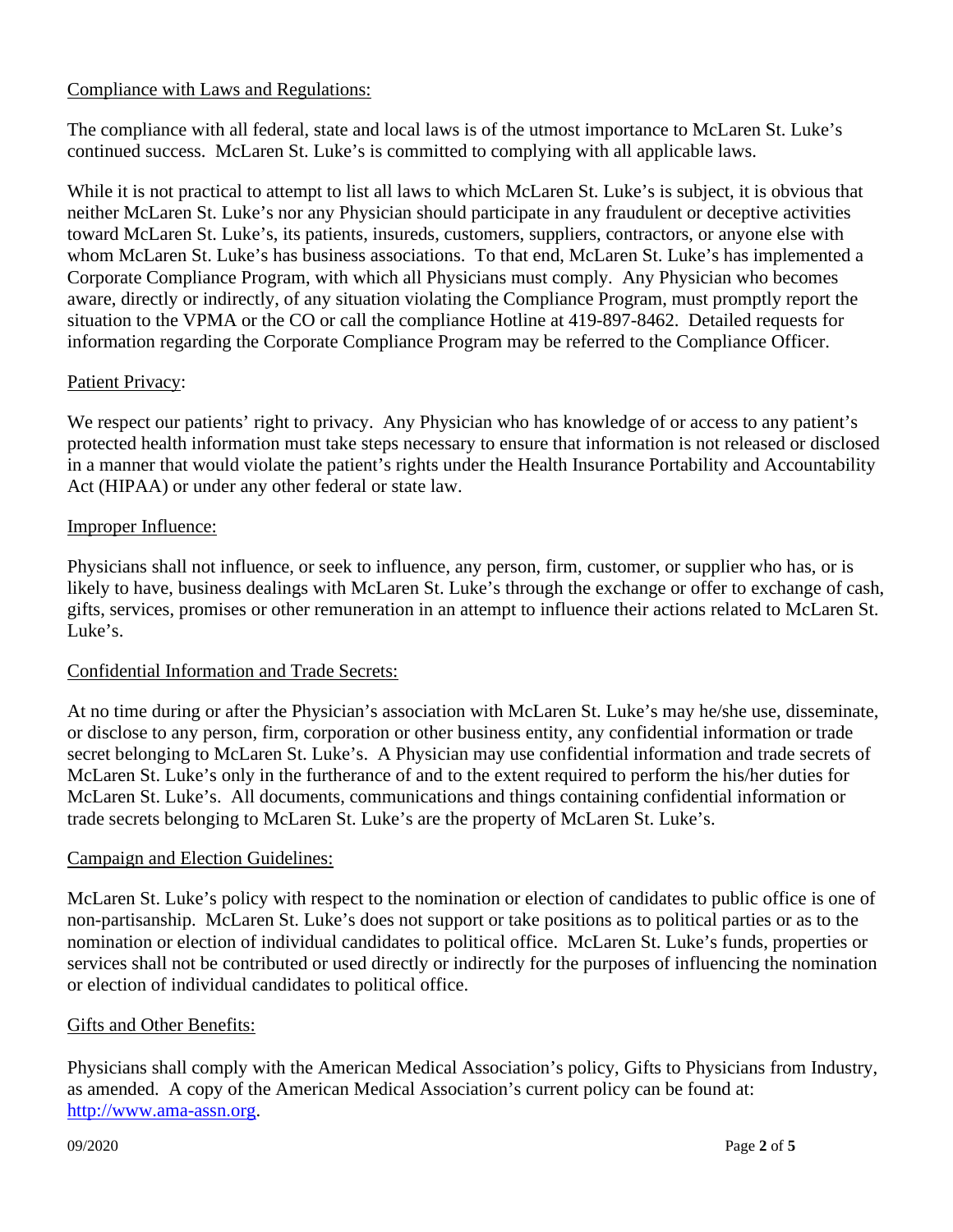# Honoraria and Non- McLaren St. Luke's Compensation:

Physicians are expected to disclose to their patients any significant financial interest with the pharmaceutical or biotechnology health industry that might create a conflict of interest, including:

- Advising a pharmaceutical or biotechnology company about emerging technology
- Serving on a scientific advisory Board
- Speaking at a conference in return for payments from pharmaceutical or biotechnology companies (or their affiliates), including payments from medical education companies indirectly supported by industry.

# *Significant financial interest:*

A significant financial interest is one or more of the following scenarios of a physician or immediate family member or an entity controlled by any of them:

- Honoraria and consulting compensation over \$5,000 per year, whether monetary or otherwise
- Equity including stock and stock options of any amount
- Royalties Research-related royalties or the written contractual right to future royalties (other than book publishing)
- Fiduciary service appointment as an officer, director, partner or governing Board member.

# Conflict of Interest:

Physicians are expected to avoid conflicts of interest and/or the appearance of conflicts of interest, which may arise from their activities related to business decisions of McLaren St. Luke's. All conflicts of interest must be disclosed on the Physician Certification Statement and, if not previously disclosed, reported immediately to the VPMA.

While it is not possible to describe, or anticipate, all the circumstances and situations that might involve or appear to involve a conflict of interest, the following examples are given by way of illustration. The conduct of immediate family members shall be considered conduct by the Physician.

- 1. Personal business or personal purchases using McLaren St. Luke's discounts with any supplier or purchasing agency.
- 2. Being a competitor of McLaren St. Luke's or a director, trustee, manager, officer, consultant or employee of a competitor or other organization whose interest may conflict with the interests of McLaren St. Luke's, or permitting his or her name to be used in any fashion that would tend to indicate a business connection with such organization. For the purposes of this section, services routinely provided in an office setting would not be considered as competition with McLaren St. Luke's.

A Physician must notify the VPMA prior to serving as a member of the governing Board of any organization whose interest may conflict with the interests of McLaren St. Luke's. A Physician must disclose all Board member activities on the Physician Certification Statement.

3. In the event an associated Physician is involved with a McLaren St. Luke's business decision that would or could violate the intent of these standards, the Physician must disclose the existence and nature of his or her potential conflict and all material facts to the Board members or corporate officers considering the proposed transaction or arrangement. The interested Physician may make a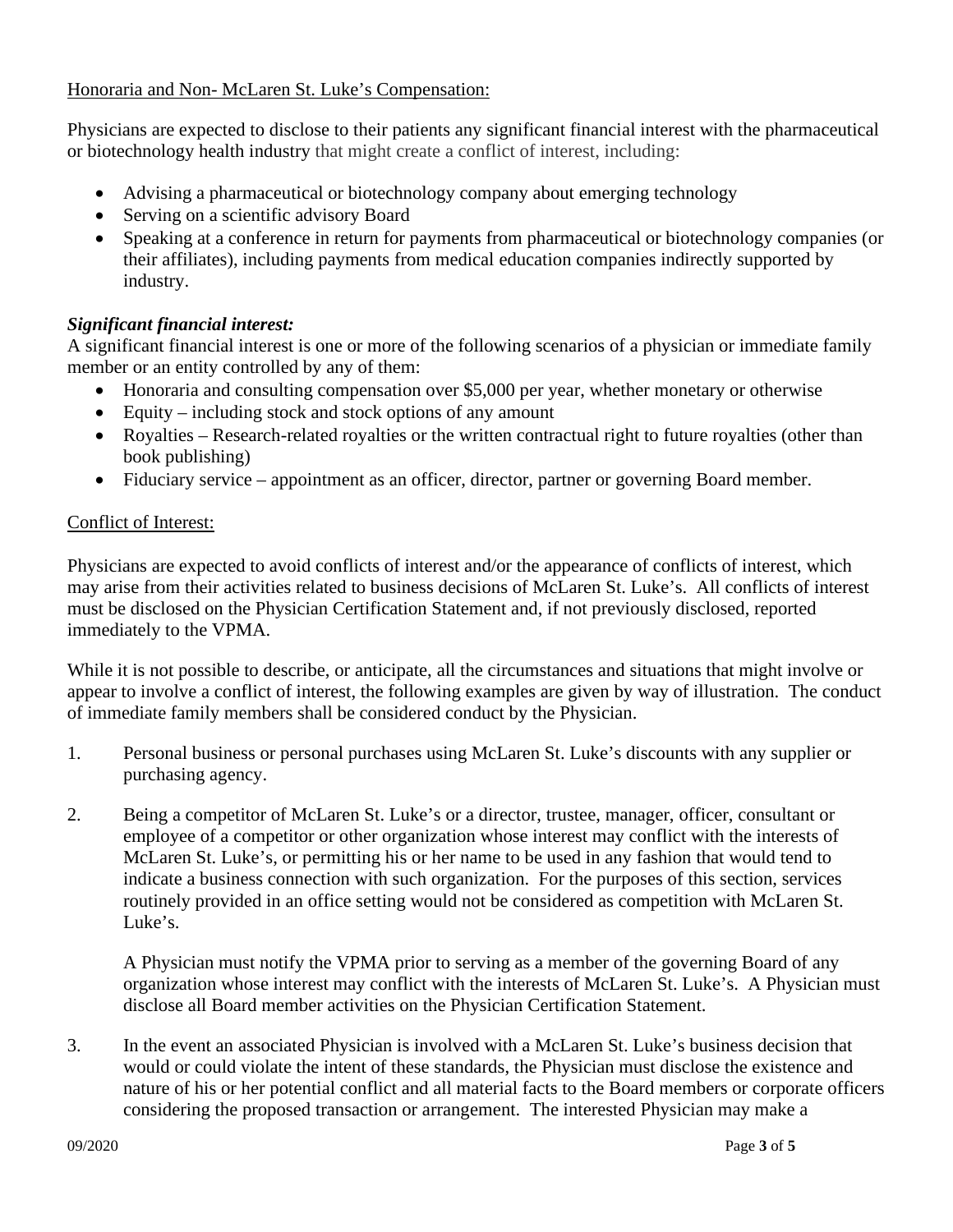presentation with respect to the proposed transaction or arrangement, but after such presentation, he/she shall leave the meeting during the discussion of, and the authorization of, the transaction or arrangement that results in the conflict of interest. The McLaren St. Luke's Board members or corporate officers considering the proposed transaction or arrangement may, if appropriate, appoint a disinterested person or committee to investigate alternatives to the proposed transaction or arrangement. If a more advantageous transaction or arrangement is not reasonably attainable under circumstances that would not give rise to a conflict of interest or not deemed necessary in the instance, the Board/committee/council/ corporate officer shall determine whether the transaction or arrangement is in McLaren St. Luke's best interest and for its own benefit and whether the transaction is fair and reasonable shall make its decision as to whether to enter into the transaction or arrangement in conformity with such determination. Except for the presentation described above, the interested Physician must abstain from, and should leave the meeting during, any discussion or decision regarding the proposed transaction or arrangement.

Since it is not possible to list all situations or relationships, which may create conflicts of interest, physicians are to promptly disclose to the VPMA any circumstances that may constitute violation of these guidelines and/or seek guidance from him/her in order to determine if a conflict exists.

## Compensation Matters:

Physicians who receive compensation, directly or indirectly, whether as employees or independent contractors, are precluded from membership on any committee/council whose jurisdiction includes compensation matters. A voting member of any McLaren St. Luke's committee/council whose jurisdiction includes compensation matters and who receives compensation, directly or indirectly, is precluded from voting on matters pertaining to that committee/council member's compensation. No physician is prohibited from providing information to any committee/council regarding physician compensation. In addition, the foregoing shall not preclude a physician from serving on a committee/council that discusses, reviews or otherwise considers the development or creation of physician compensation models. Rather, the exclusion only applies to those committees/councils that actually set the fees or compensation for physicians.

# **American Medical Association Opinion 8.061 - Gifts to Physicians from Industry**

[The previous Opinion 8.061, also entitled "Gifts to Physicians from Industry," issued June 1992, updated June 1996 and June 1998, was replaced by the current Opinion 8.061, "Gifts to Physician from Industry" issued June 2014.]

Relationships among physicians and professional medical organizations and pharmaceutical, biotechnology, and medical device companies help drive innovation in patient care and contribute to the economic wellbeing of the community to the ultimate benefit of patients and the public. However, an increasingly urgent challenge for both medicine and industry is to devise ways to preserve strong, productive collaborations at the same time that they take clear effective action to prevent relationships that damage public trust and tarnish the reputation of both parties.

Gifts to physicians from industry create conditions that carry the risk of subtly biasing—or being perceived to bias—professional judgment in the care of patients.

To preserve the trust that is fundamental to the patient-physician relationship and public confidence in the profession, physicians should: